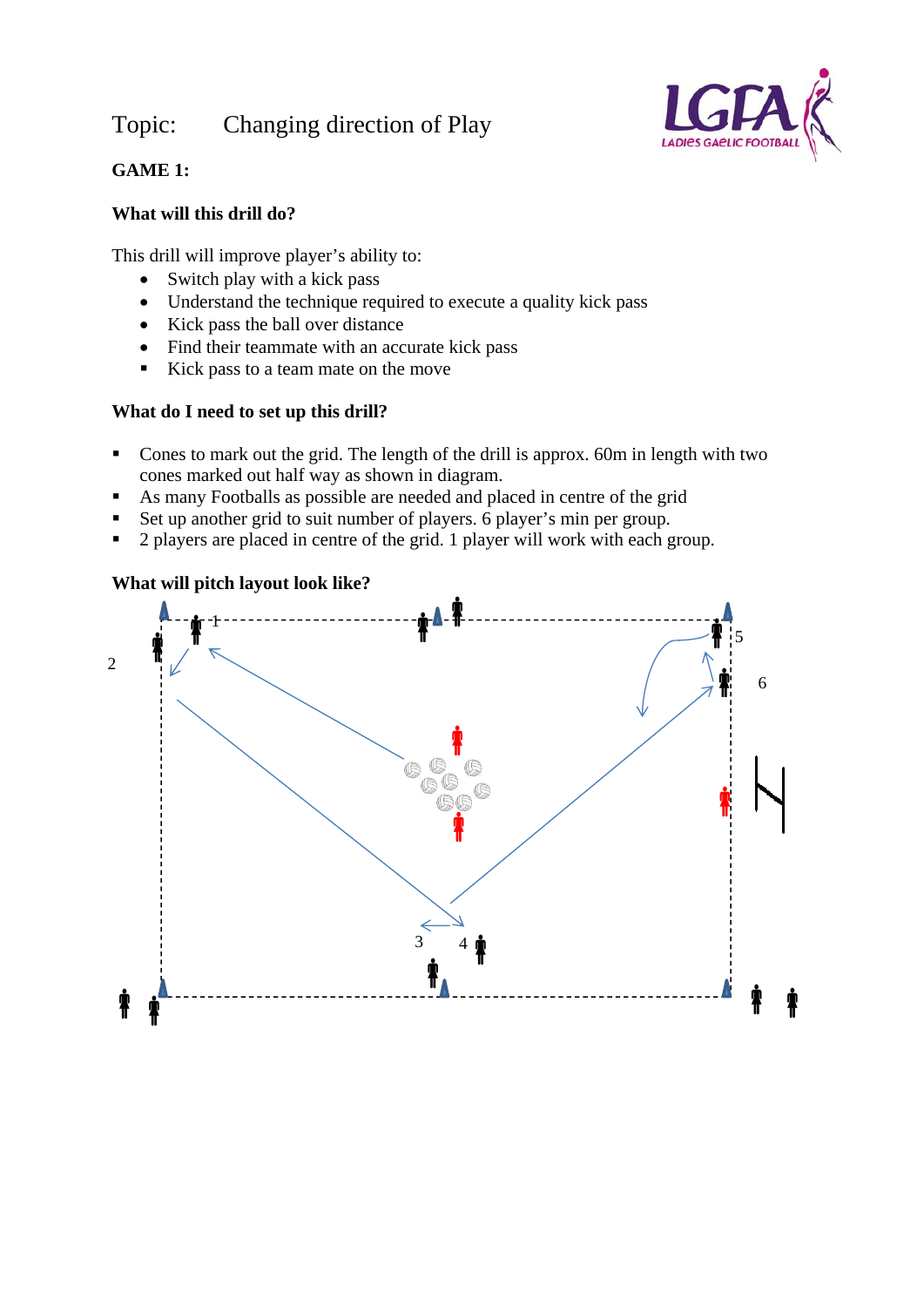#### **How do you execute this Drill?**

- Player in centre of grid kicks a high ball to player number 1. Player number 1 fields the ball preferably overhead.
- Player number 2 comes times her run and comes off the shoulder and collects the ball off player number 1.
- Player number 2 then executes a long diagional pass to player number 4. Player 1 and 2 stay in their area.
- Player number 3 comes off the shoulder of number 4 and immediately performs a long kick pass to player number 6. Player number 6 gains possession and off loads to player number 5 who times her run off the shoulder
- Player number 5 kicks for a goal or point depending on where receive ball or call from coach.
- In meantime player in centre of grid has re started process again.
- Players in stations can swap roles i.e. receiver or kicker

|                | How can I make the drill Easier?                                                      | How can I make the drill Harder?                                                                                  |
|----------------|---------------------------------------------------------------------------------------|-------------------------------------------------------------------------------------------------------------------|
| <b>Space</b>   | Shorten distance                                                                      | Increase distance                                                                                                 |
| <b>Task</b>    | Decrease pace of drill                                                                | Give players limited time to move ball<br>from one end of pitch to the other<br>Use non dominant side of the body |
| <b>Players</b> | Instead of working in pairs, let<br>players practice one to one in the<br>groups of 3 | Add in extra players to defend the goals                                                                          |

#### **What changes can be made to the drill?**

#### **What are the Common Problems to watch out for?**

| <b>Problem</b>                                         | <b>Solution</b>                                                                                                                                                   |
|--------------------------------------------------------|-------------------------------------------------------------------------------------------------------------------------------------------------------------------|
| No accuracy with kicking                               | Reinforce teaching points of the kick pass – Head,<br>Hands and Feet                                                                                              |
| Players stop to execute kick-pass                      | Players must be moving when receive ball from<br>player                                                                                                           |
| Timing of runs                                         | Player receiving ball off the shoulder must time run<br>so that they receive ball in with player on the ball<br>or slightly in front                              |
| In ability to kick in direction teammate<br>wants ball | Get players in centre to point direction in which<br>they want ball to be kicked into. Players executing<br>skill give a look up prior to executing the kick pass |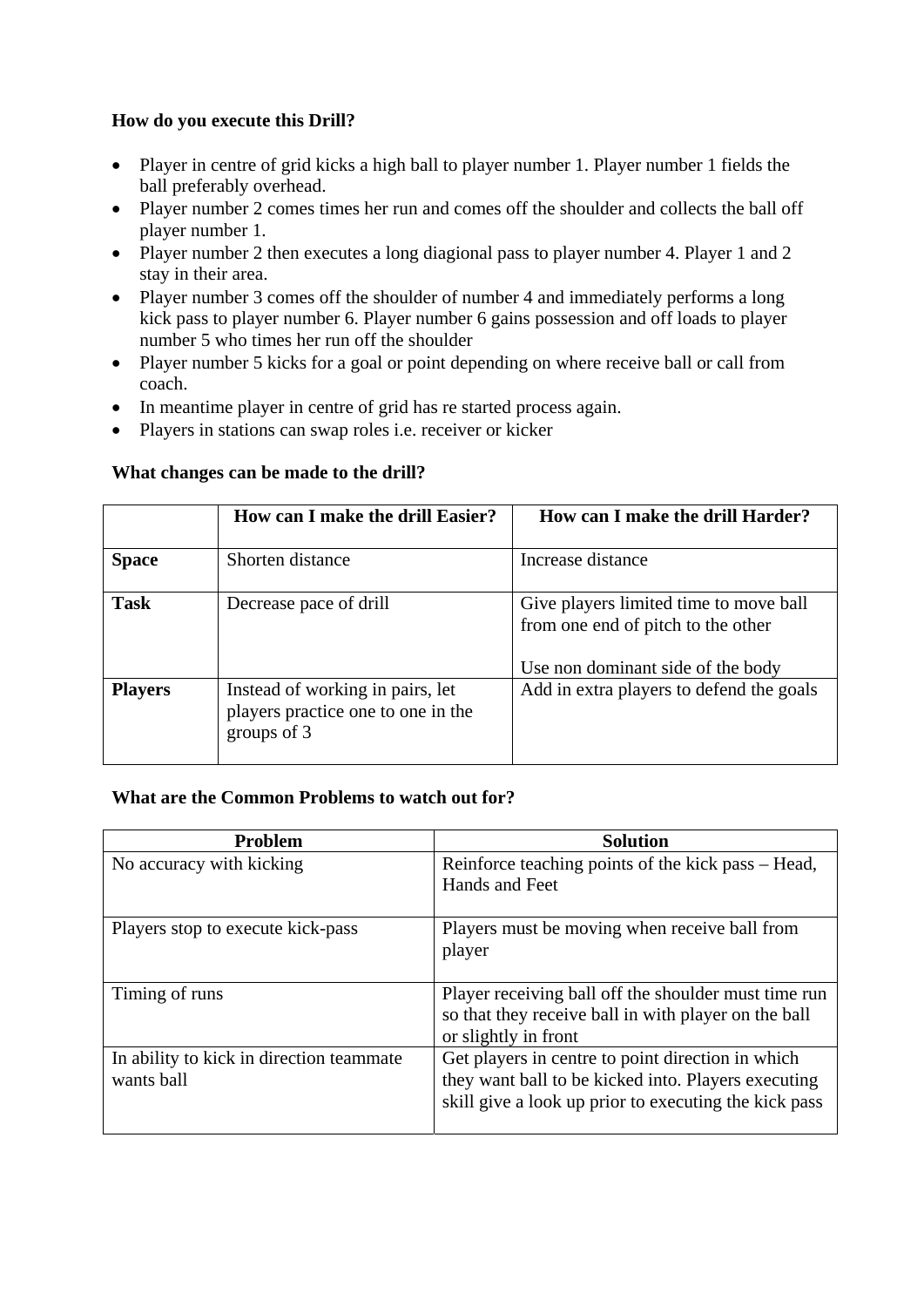**GAME 2:** 



#### **What will this Game do?**

This game will:

- $\blacksquare$  Switch play with a kick pass
- **Improve players team play**
- Develop communication with your players
- $\blacksquare$  Improve decision making and timing of kick passes
- Improve movement on and off the ball
- $\blacksquare$  Improve accuracy of kick passing

#### **What do I need to set up this Game?**

- The size of the playing area should be approx. 40m x 40m or larger depending on numbers
- $\blacksquare$  1 Footballs min 1 football during play but could have few outside grid if require to speed up play if a kick-pass goes a drift
- $\overline{2}$  teams wear bibs
- Cones to marked side-line and end lines
- **Whistle**

#### **What will pitch layout look like?**



#### **How do you play this Game?**

#### **Start of Play:**

- Divide Players into two teams
- Two teams commence game with coach throwing up ball between them in the middle